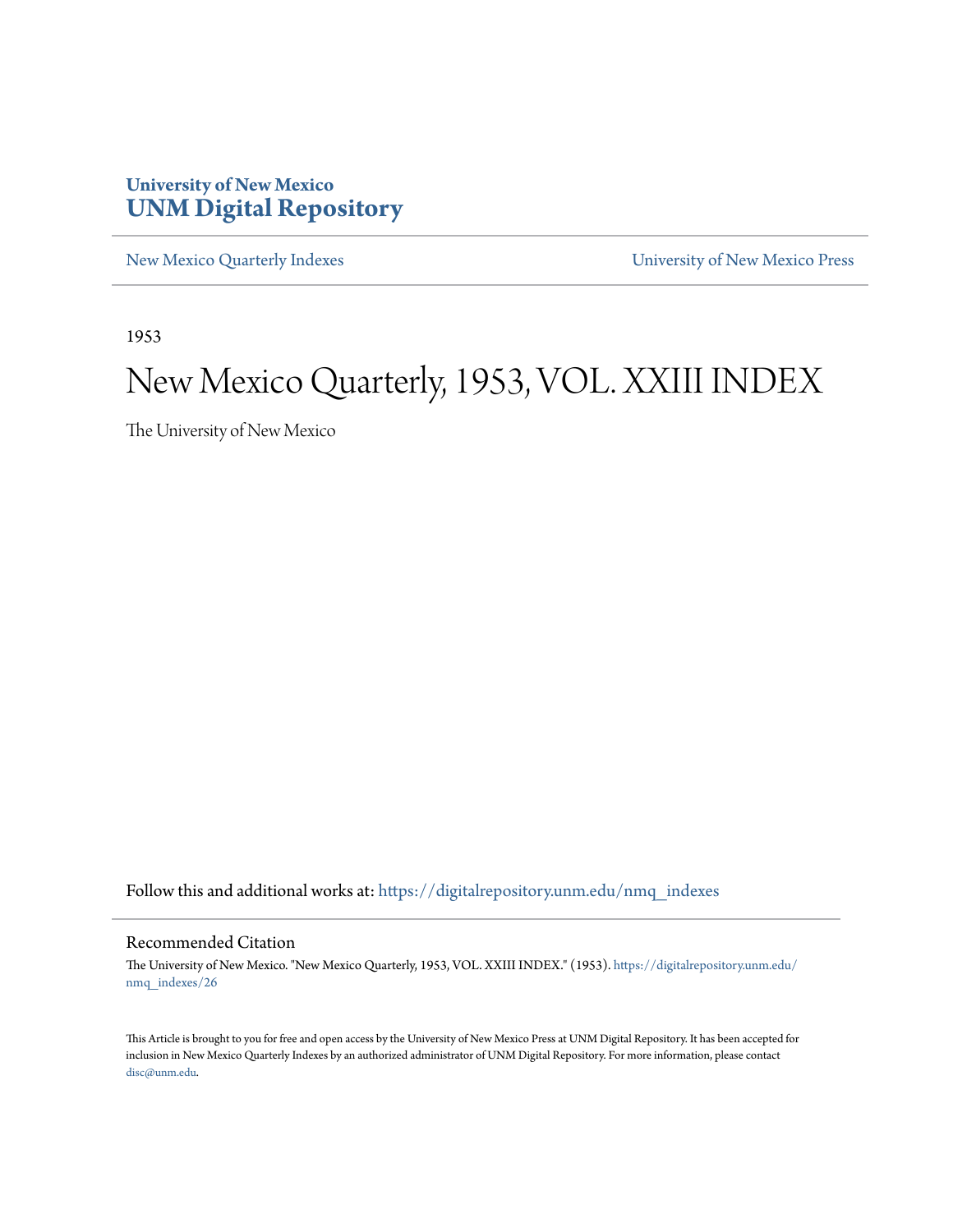# CURRENT PERIODICAL SERIES

## MEXICO QUARTERLY TITLE: NEW

## VOLUME: 23

## DATE: 1953

# PUBLICATION NO.: 216

## ISSUES:

# University Microfilms, Ann Arbor, Michigan, 1954

 $1 - 4$ 

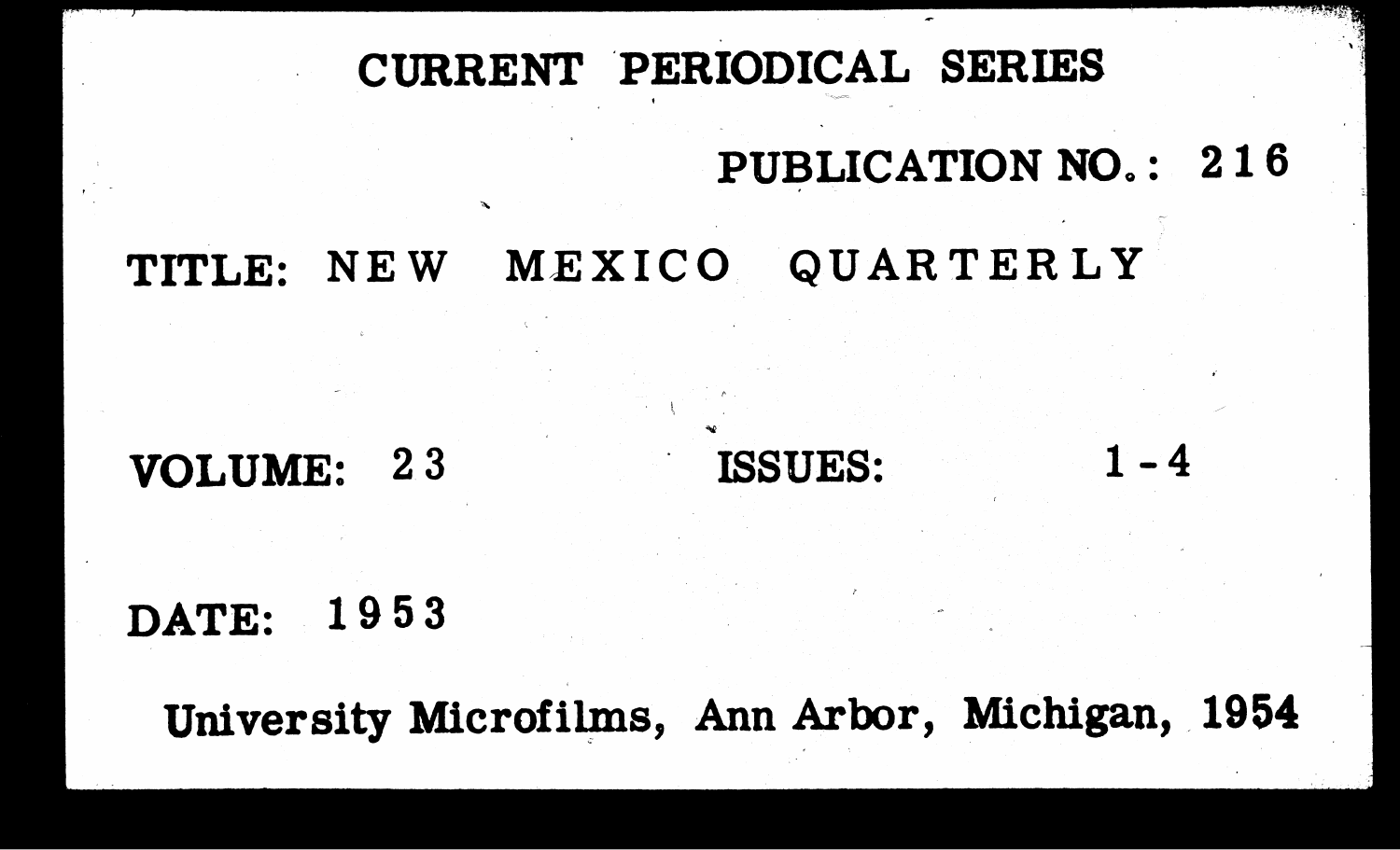## New Mexico Quarterly

*Index* 

## VOL. XXIII

## ARTICLES

Dickey, R. F., and E. Boyd. Early New Mexican Art. Santos, 68.

Honig, Edwin. The Ideal in Symbolic Fictions, 153

Hyman, Stanley Edgar. The War Against Criticism (Books and Comment), 197

Hyman, Stanley Edgar. Melville the Scrivener, 361

Krenek, Ernst. Self-Analysis (with origi-

raphy of works, and a discography), 5 Montgomery, Niall. The Pervigilium Phanicis (Books and Comment), 437

nal score written for NMQ, a bibliog-

Neiman, Gilbert. Charlie Chaplin, or the Absurdity of Scenery (Books and Comment), 77

- Roth, Russell, The Short Fiction of Stephen Crane, 188
- West, Ray B. Personal History and the Four Quartets, 269

### **STORIES**

Bunch, David R. The Man Who Licked the Condition, 283

Cicellis, Kay. Open House, 369

Davis, Wesley Ford. A Piney Woods Idyll, 207

De Mott, Benjamin. The Sunflower Seeds,  $58$ .

Carrier, Constance. Brueghel: The Fall

of Icarus, 432 Corman, Cid. The Birth of Venus, 65

Daguio, Amador, When I Look at Women, 175

Dalton, Dorothy. The Sudden Yellow, 174

Davis, Bobb. Elegy, 289; Ballet for the Garden of Proserpine, 291; Still-Life at Four, 292; Nocturne for an Old, Bad Actor, 293; I am Sorry for the Day, 294; Poem for Green Eyes, 295 (Appreciation by John Dillon Husband. Poet Signature, XVI, 288-295)

Deutsch, Babette. A Night in Autumn, 171

Hart, John Barkley. Losses, 66

Kadow, August. The Lion-Tamer, 434; The Theft, 434

Kemp, Lysander. Metaphors of the Egg, 422; The Visit, 424; The Laughter of

De Mott, Benjamin. The Uses of the Rothermans, 247

Grau, Shirley Ann. The Sound of Silver, 127

Lash, Kenneth. Mal Hijo, 73

Miller, Milton. Barren, 416

Paredes, Américo. Over the Waves is Out, 177

## POETRY

the Blood, 427; On the Bay, 428; What is  $Truth$ ,  $429$ ; In Wet March,  $480$ ; (Appreciation by John Dillon Husband. Poet Signature, XVII, 421-431)

Lapp, Lucy. A View of Phillip, 170

Maud, Ralph N. I Dreamt That D. H. Lawrence Stole My Wife, 169

Moore, Merrill. Tempered by the Hoarseness of Recollection Yet Spoken with the Voice of Authority, 172

Scott, Winfield Townley, Dead Leaves Out of Place, 172

Seidelhuber, Gladys. Sentry-Hut, 435

Slote, Bernice. June Night, 173

Stefanile, Felix N. Elegy For My

Father, 433

Stepanchev, Stephen. Her Words Were a Whisper, 435; The Holy Eye is Blind, 436

Stuurman, Edith. The Islander, 174 Weiss, Neil. The Wildest Plan, 67

489

1953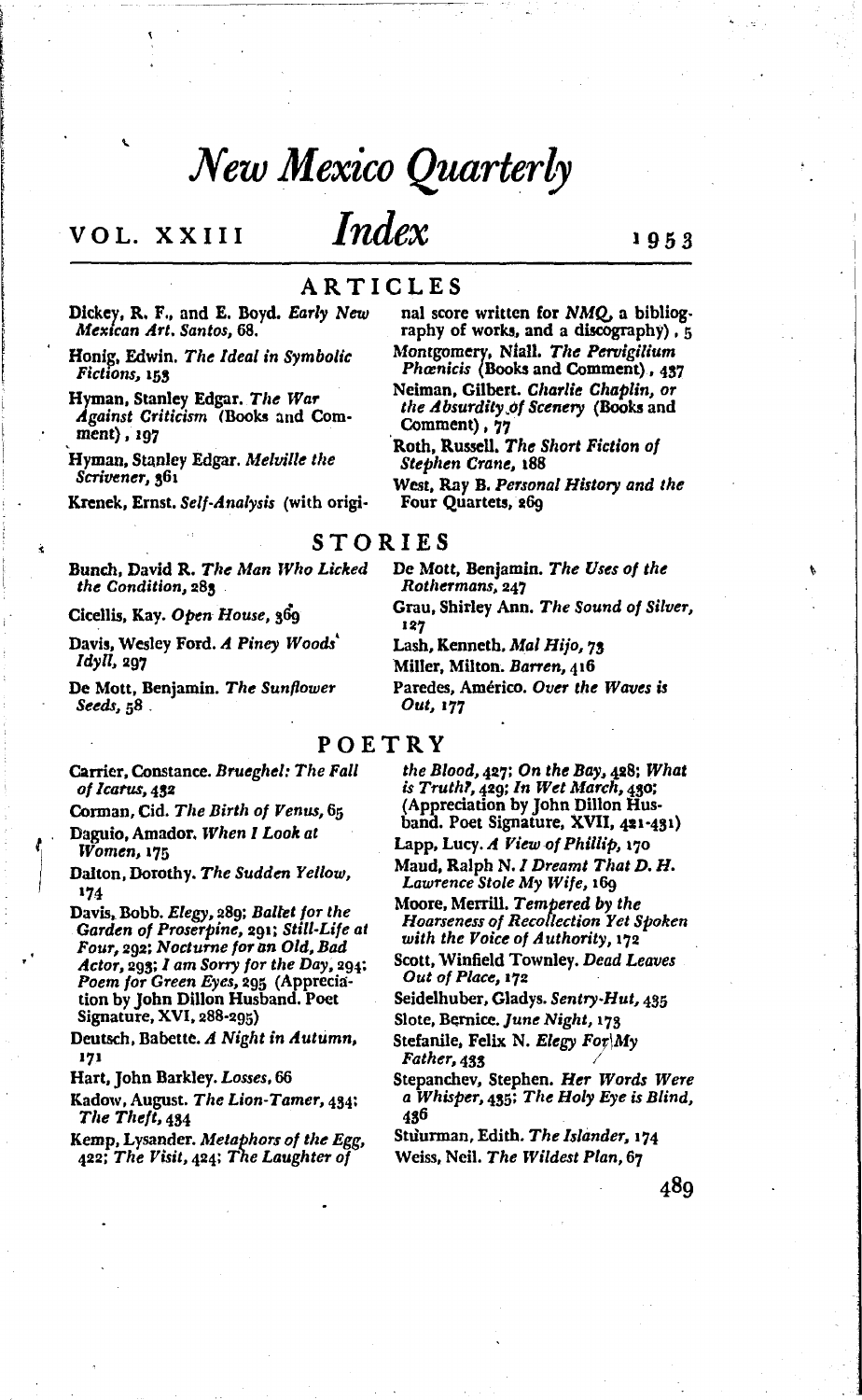### ART FEATURES

- Albers, Josef. 8 half-tone reproductions. With biographical note and essay. Guest Artist, XVIII, Winter
- de Kooning, Willem. 8 half-tone repro-<br>ductions. With biographical note. Guest Artist, XVI, Summer

Early New Mexican Art. Six half-tone

The Editor's Corner (Kenneth Lash), 4, 119; 122, 126; 243; 368, 487

BOOKS AND COMMENT

 $\dot{q}$ 

### **BOOKS REVIEWED**

- 1. Aldridge, John W., editor. Critiques and Essays on Modern Fiction 1920-1951 (1952), 209
- 2. Anderson, Margaret, editor. The Little Review Anthology (1953), 318
- 3. Arms, George. The Fields Were Green: A New View of Bryant, Whittier, Holmes, Lowell, and Longfellow, with a Selection of Their Poems  $(1953)$ , 348
- 4. Baker, Carlos. Hemingway: The Writer as Artist (1952), 220
- 5. Bate, Walter Jackson, editor. Criti $cism$ : The Major Texts (1952), 201
- 6. Blackmur, R. P., Language as Ges $ture(1952), 212$
- 7. Brown, E. K. Willa Cather Living, A Personal Record (1953) . 330
- 8. Chase, Richard. Emily Dickinson. "The American Men of Letters Series"  $(1951)$ , 94
- 9. Clark, Eleanor. Rome and a Villa  $(1952)$ , 352
- 10. Confucius: The Great Digest and the Unwobbling Pivot. Translation and commentary by Ezra Pound (1951), 91
- 11. Corvo, Baron. The Desire and Pursuit of the Whole (1953), 353
- 12. Crane, R. S., editor. Critics and Criticism: Ancient and Modern (1952), 212
- 13. Davis, Merrell. Melville's Mardi: A Chartless Voyage (1952), 383

14. Dent, Alan. Bernard Shaw and Mrs. Patrick Campbell: Their Correspondences (1952), 343

reproductions of santos. With an introductory note by Roland F. Dickey, and descriptive information on the photographs by E. Boyd. Spring

Wright, Clifford. 8 half-tone reproduc tions. With biographical note. Guest Artist, XVII, Autumn

SECTIONS

A Guide to the Literature of the Southwest (Genevieve Porterfield) XLIV, 109; XLV, 231; XLVI, 354; XLVII, 477

- 15. Deutsch, Babette. Poetry in Our  $Time(1952), 204$
- 16. Dubos, Jean & Rene. The White Plague (1952), 229-30
- 17. Durrell, Lawrence. Key to Modern British Poetry (1952), 326
- 18. Eliot, T. S. The Complete Poems and Plays (1952), 226-8
- 19. Feidelson, Charles N., Jr. Symbolism and American Literature (1953), 473
- 20. Fogle, Richard. Hawthorne's Fiction: The Light and the Dark (1952), 339
- 21. Gilman, William H. Melville's Early Life and Redburn  $(1951)$ ,  $382$
- 22. Glicksberg, Charles I., editor. American Literary Criticism 1900-1950  $(1952), 201$
- 23. Hemingway, Ernest. The Old Man and the Sea (1952), 106
- 24. Henn, T. R. The Lonely Tower: Studies in the Poetry of W. B. Yeats  $(1952), 325$
- 25. Howard, Leon. Herman Melville  $(1951), 887$
- 26. Huff, Theodore. Charlie Chaplin  $(1951)$ , 77
- 27. Isaacs, J. The Background of Mod $ern$  Poetry  $(1952)$ , 208
- 28. Kenner, Hugh. The Poetry of Ezra Pound (1951), 215
- 29. Koch, Vivienne. W. B. Yeats, the Tragic Phase: A Study of the Last Poems (1951), 324
- 30. Koch, Vivienne. William Carlos Williams (1950) . 321

490